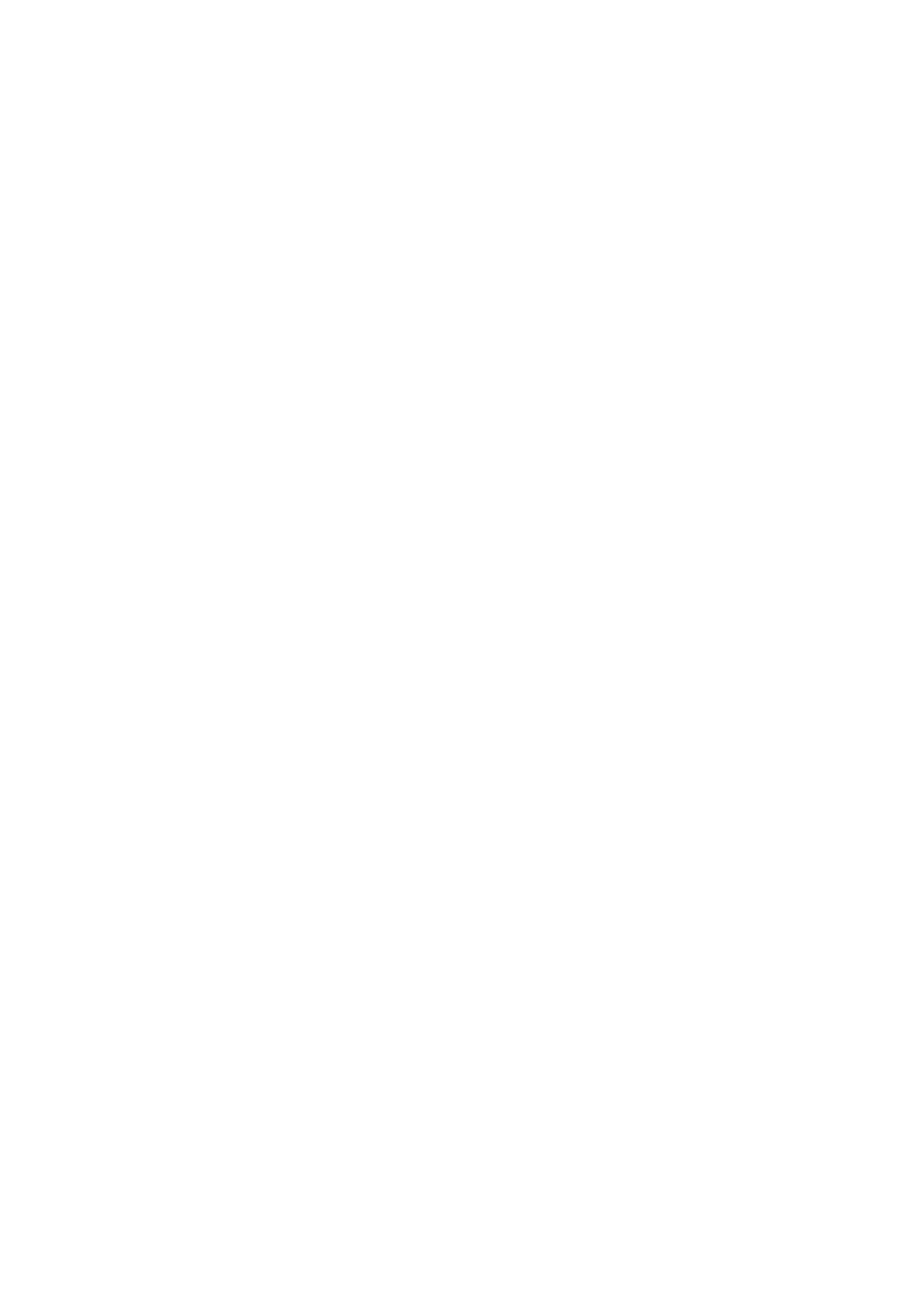*I certify that this public bill, which originated in the Legislative Assembly, has finally passed the Legislative Council and the Legislative Assembly of New South Wales.*

> *Clerk of the Legislative Assembly. Legislative Assembly, Sydney, , 2012*



New South Wales

# **Courts and Crimes Legislation Amendment Bill 2012**

Act No , 2012

An Act to make miscellaneous amendments to legislation relating to crimes and court proceedings, the Director of Public Prosecutions and fine enforcement.

*I have examined this bill and find it to correspond in all respects with the bill as finally passed by both Houses.*

*Assistant Speaker of the Legislative Assembly.*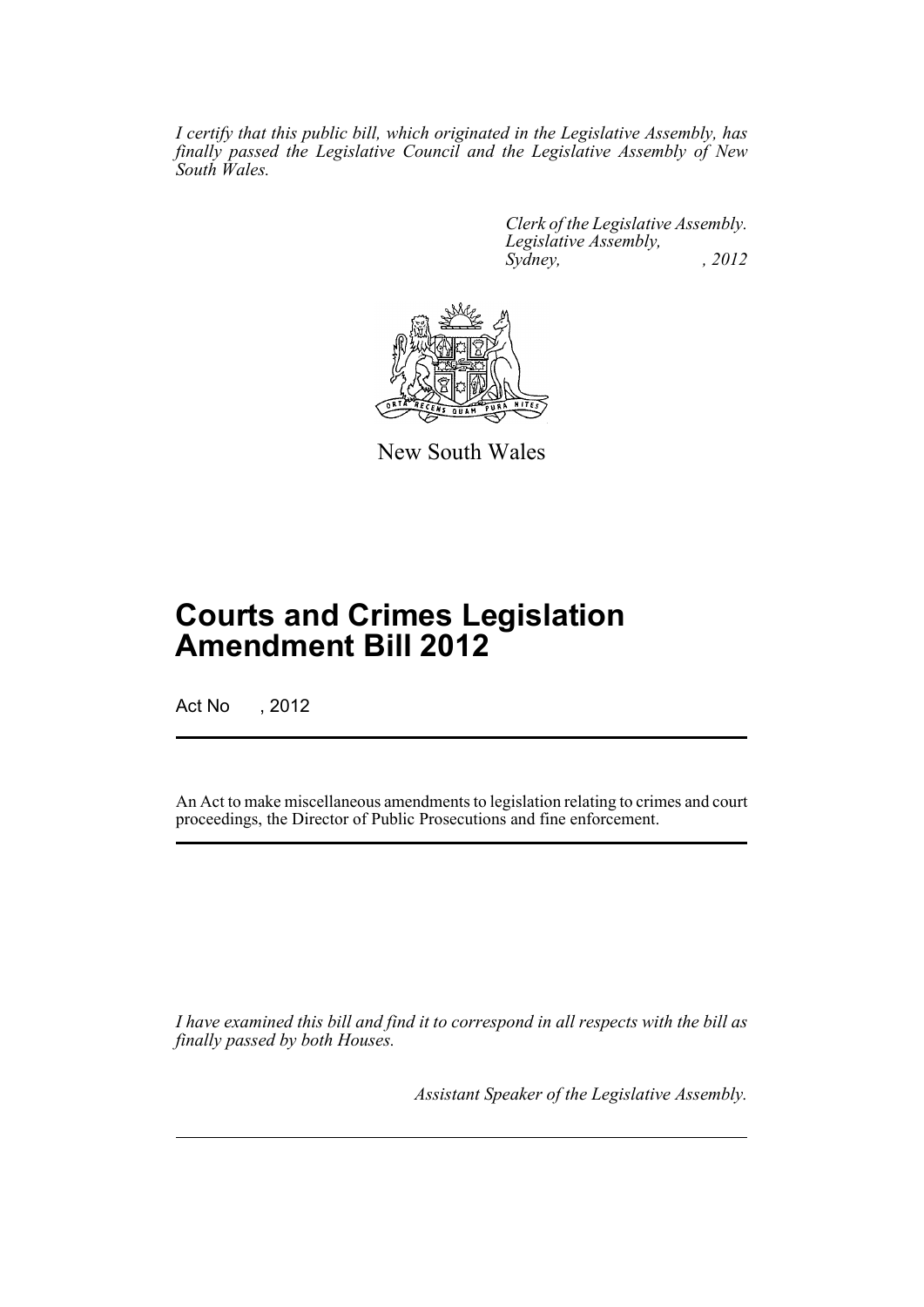# <span id="page-3-0"></span>**The Legislature of New South Wales enacts:**

# **1 Name of Act**

This Act is the *Courts and Crimes Legislation Amendment Act 2012*.

# <span id="page-3-1"></span>**2 Commencement**

This Act commences on the date of assent to this Act.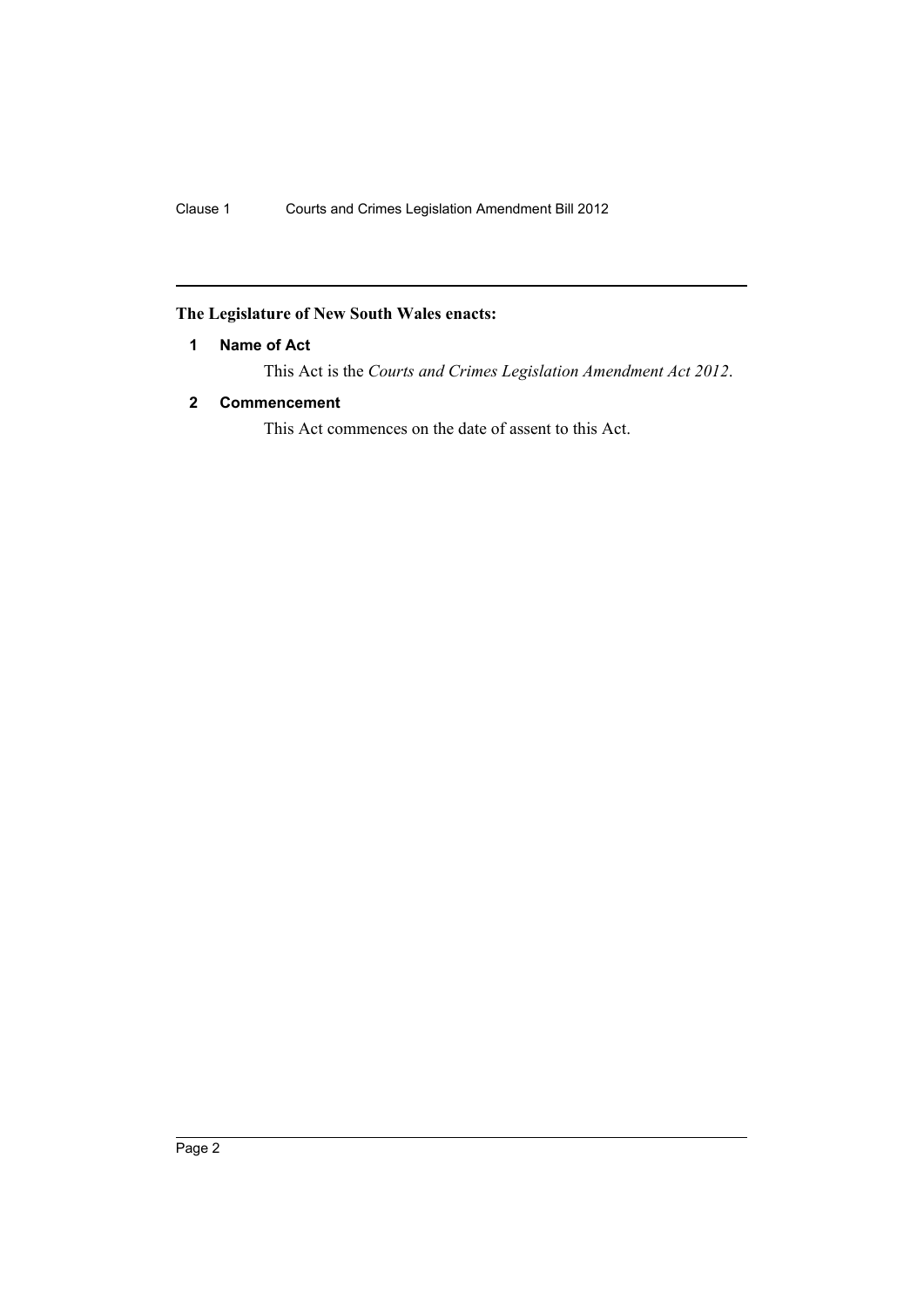Amendment of legislation Schedule 1

# <span id="page-4-0"></span>**Schedule 1 Amendment of legislation**

# **1.1 Criminal Procedure Act 1986 No 209**

**[1] Section 267 Maximum penalties for Table 1 offences**

Insert ", subject to this section," after "offence is" in section 267 (3).

**[2] Section 267 (4)**

Omit the subsection.

#### **[3] Section 267 (4A)**

Omit "12 months". Insert instead "2 years".

#### **[4] Section 268 Maximum penalties for Table 2 offences**

Omit section 268 (2). Insert instead:

- (2) The maximum fine that the Local Court may impose for the following offences is:
	- (a) for an offence under section  $35A(2)$ ,  $49A$ ,  $56$ ,  $58$ ,  $59$ ,  $59A$ , 60 (1), 60A (1), 60B, 60C, 60E (1) and (4), 61, 61L, 61N or 61O (1) or (1A) of the *Crimes Act 1900*—50 penalty units,
	- (b) for an offence listed in Part 2 or 3 of Table 2 to Schedule 1 (other than an offence under section 154A of the *Crimes Act 1900*):
		- (i) 50 penalty units, or
		- (ii) if the value of any property, amount of money or reward concerned does not exceed \$2,000— 20 penalty units,
	- (c) for an offence under section 154A of the *Crimes Act 1900*—50 penalty units,
	- (d) for an offence under section 93G, 93H or 93I of the *Crimes Act 1900*—50 penalty units,
	- (e) for an offence under section 7, 7A, 36, 43, 44A, 50, 50AA, 50A (1), 51 (1) or (2), 51A, 51BA, 51D (1), 51E, 58 (2), 62, 63, 64, 66, 70, 71A, 72 (1) or 74 of the *Firearms Act 1996*—50 penalty units,
	- (f) for an offence under section 7, 20, 23 (1), 23A (1), 25A (1), 31 or 34 of the *Weapons Prohibition Act 1998*— 100 penalty units,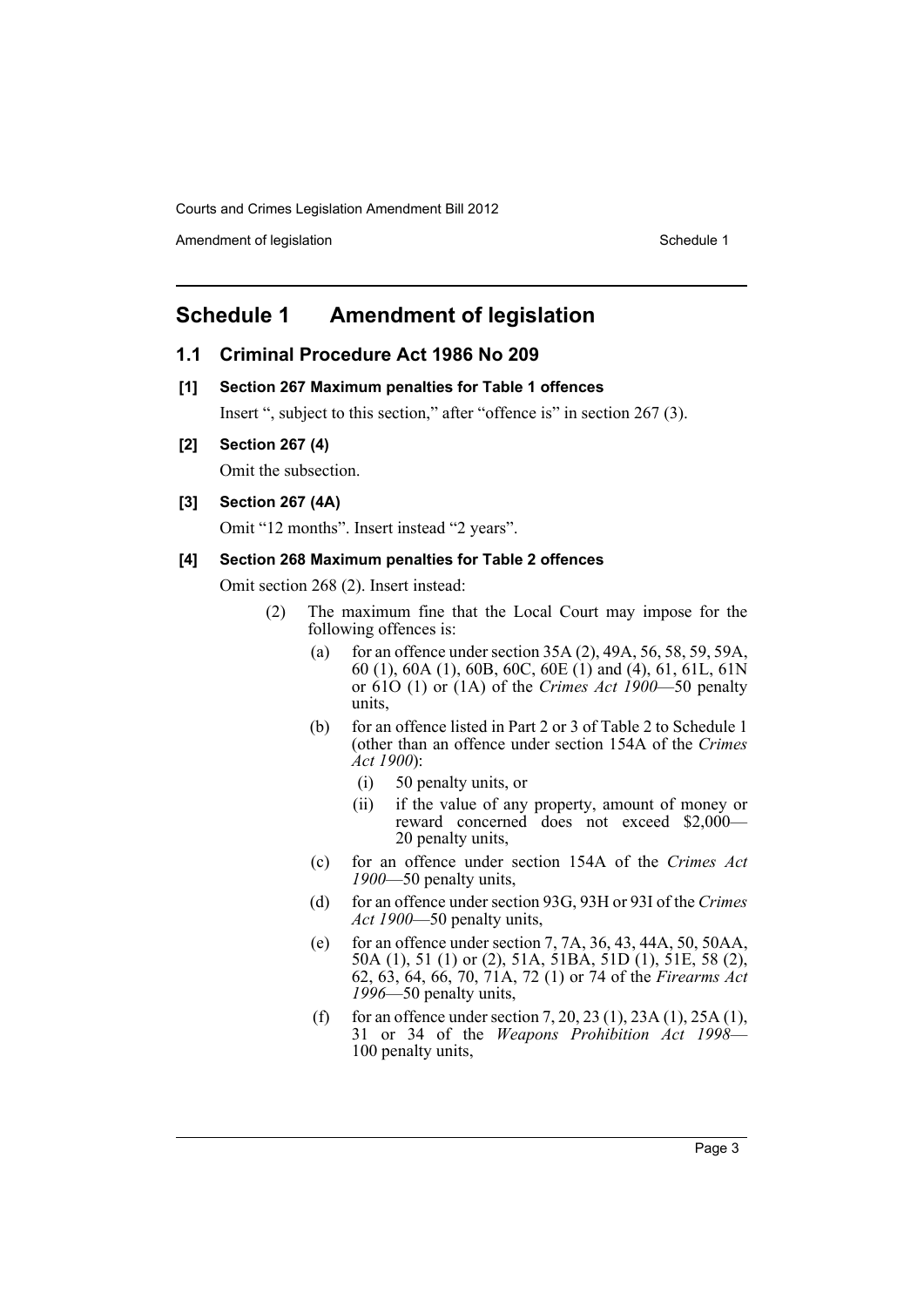Schedule 1 Amendment of legislation

- (g) for an offence under section 13 of the *Crimes (Domestic and Personal Violence) Act 2007* or section 545AB or 562AB of the *Crimes Act 1900*—50 penalty units,
- (h) for an offence under section 100 (1) of the *Rural Fires Act 1997*—100 penalty units,
- (i) for an offence under section 578C (2A) of the *Crimes Act 1900*—in the case of an individual, 100 penalty units or, in the case of a corporation, 200 penalty units,
- (j) for an offence under section 10 or 20 of the *Liens on Crops and Wool and Stock Mortgages Act 1898*—50 penalty units,
- (k) for an offence under Part 2 or 5 (other than section 40 (2)) of the *Surveillance Devices Act 2007*—in the case of an individual, 100 penalty units or, in the case of a corporation, 200 penalty units,
- (l) for an offence under section 17 or 18 of the *Child (Offenders Registration) Act* 100 penalty units,
- (m) for an offence under section 65 of the *Electricity Supply Act 1995*—100 penalty units,
- (n) for an offence under section 66 of the *Gas Supply Act 1996*—100 penalty units.
- (2AA) A fine may be imposed as referred to in subsection (2) for an offence in addition to or instead of any term of imprisonment that may be imposed by law for the offence.

#### **[5] Section 289A Definitions**

Omit the definition of *authorised analyst*.

#### **[6] Section 289A**

Insert in alphabetical order:

*authorised classifier* means any person, or person of a class, prescribed by the regulations for the purposes of this definition.

*seized material*, in relation to proceedings for a child abuse material offence, means material:

- (a) that came into the possession of a police officer in the course of the exercise of functions as a police officer, and
- (b) some of which is alleged child abuse material that is the subject of the proceedings.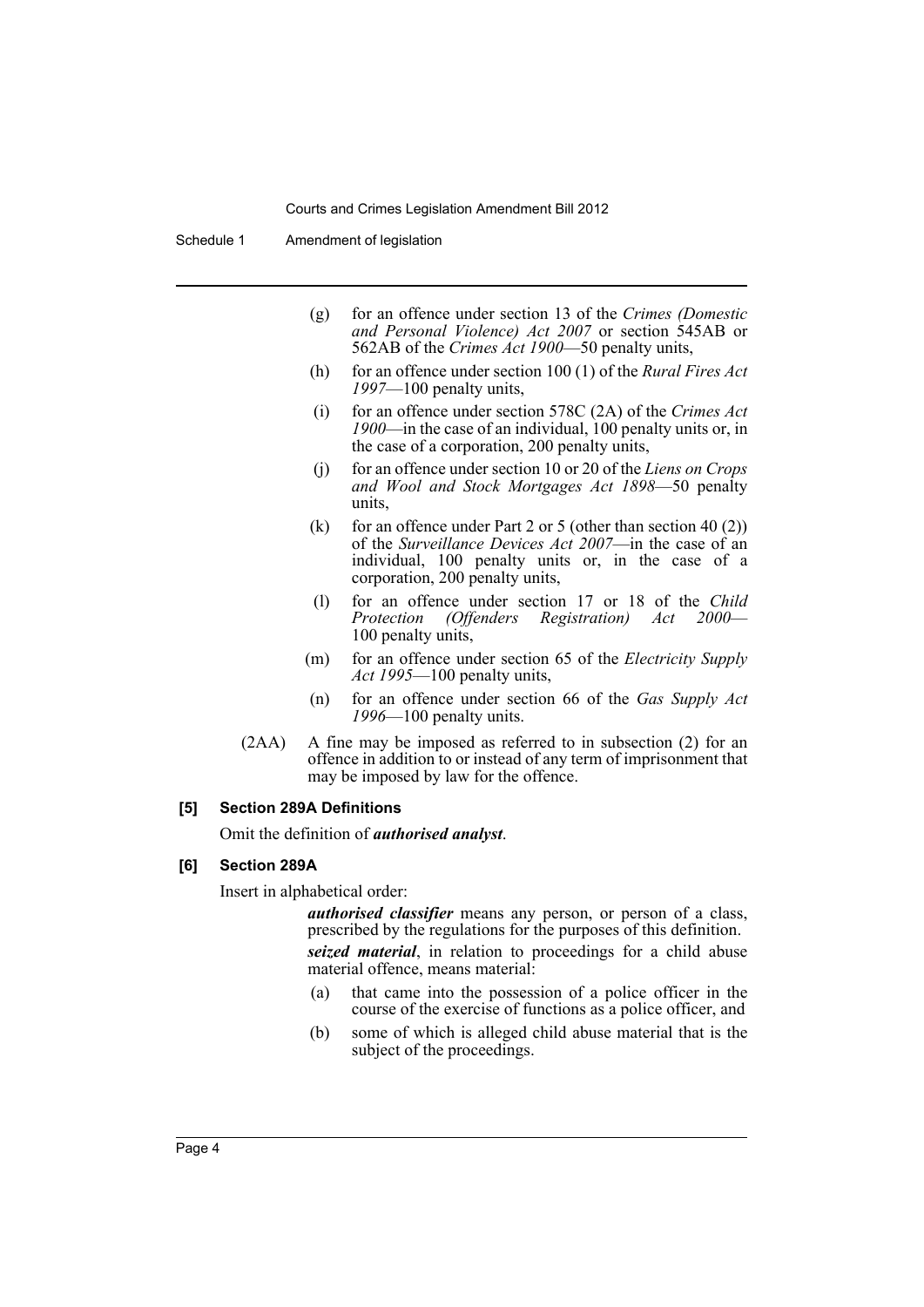Amendment of legislation New York 1999 and the Schedule 1 Amendment of legislation Schedule 1

#### **[7] Section 289B Use of random sample evidence in child abuse material cases**

Omit section 289B (1). Insert instead:

(1) An authorised classifier may, in connection with any proceedings for a child abuse material offence, conduct an examination of a random sample of seized material.

#### **[8] Section 289B (2), (3), (5) and (8)**

Omit "authorised analyst" wherever occurring.

Insert instead "authorised classifier".

#### **[9] Section 289B (4)**

Omit the subsection. Insert instead:

- (4) A certificate of an authorised classifier, that certifies any of the following matters, is admissible in proceedings for a child abuse material offence as evidence of the matters certified:
	- (a) that the authorised classifier conducted an examination of a random sample of seized material,
	- (b) the findings of the authorised classifier as to the nature and content of the random sample.

#### **[10] Section 289B (6)**

Omit "child abuse material or alleged child abuse material the subject of the proceedings concerned".

Insert instead "seized material".

#### **[11] Section 299B Determining if there is a protected confidence**

Insert after section 299B (4):

(5) This section has effect despite sections 297 and 298.

## **[12] Section 305A Subpoenas for production of counselling communications**

Insert "requiring the production of a document recording a counselling communication (within the meaning of section 296)" after "service of subpoenas".

#### **[13] Section 305A**

Omit "involving a prescribed sexual offence".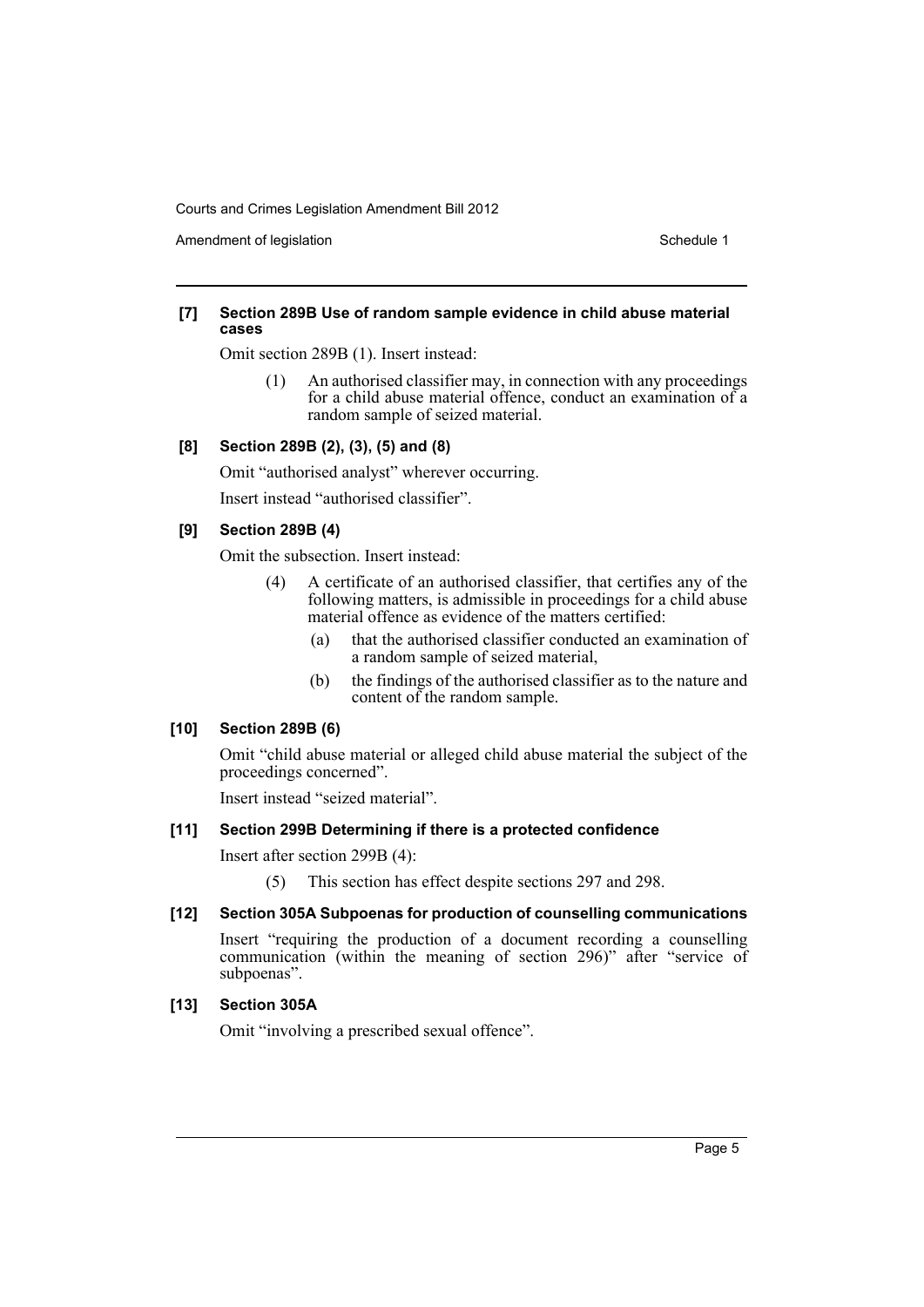Schedule 1 Amendment of legislation

#### **[14] Schedule 1 Indictable offences triable summarily**

Insert after clause 18 in Table 1:

#### **18AA Conveyancers Licensing Act 2003**

An offence under section 152 of the *Conveyancers Licensing Act 2003* where the amount of money in respect of which the offence is charged exceeds \$5,000 or an offence under section 153 of that Act where the account in respect of which the offence is charged relates to an amount that exceeds \$5,000.

#### **[15] Schedule 1, Table 1**

Insert after clause 23A:

#### **23AAA Property, Stock and Business Agents Act 2002**

An offence under section 211 of the *Property, Stock and Business Agents Act 2002* where the amount of money in respect of which the offence is charged exceeds \$5,000 or an offence under section 212 of that Act where the account in respect of which the offence is charged relates to an amount that exceeds \$5,000.

#### **[16] Schedule 1, Table 2**

Insert after clause 10C:

#### **10D Conveyancers Licensing Act 2003**

An offence under section 152 of the *Conveyancers Licensing Act 2003* where the amount of money in respect of which the offence is charged does not exceed \$5,000 or an offence under section 153 of that Act where the account in respect of which the offence is charged relates to an amount that does not exceed \$5,000.

## **10E Property, Stock and Business Agents Act 2002**

An offence under section 211 of the *Property, Stock and Business Agents Act 2002* where the amount of money in respect of which the offence is charged does not exceed \$5,000 or an offence under section 212 of that Act where the account in respect of which the offence is charged relates to an amount that does not exceed \$5,000.

#### **[17] Schedule 2 Savings, transitional and other provisions**

Insert at the end of clause 1 (1):

*Courts and Crimes Legislation Amendment Act 2012*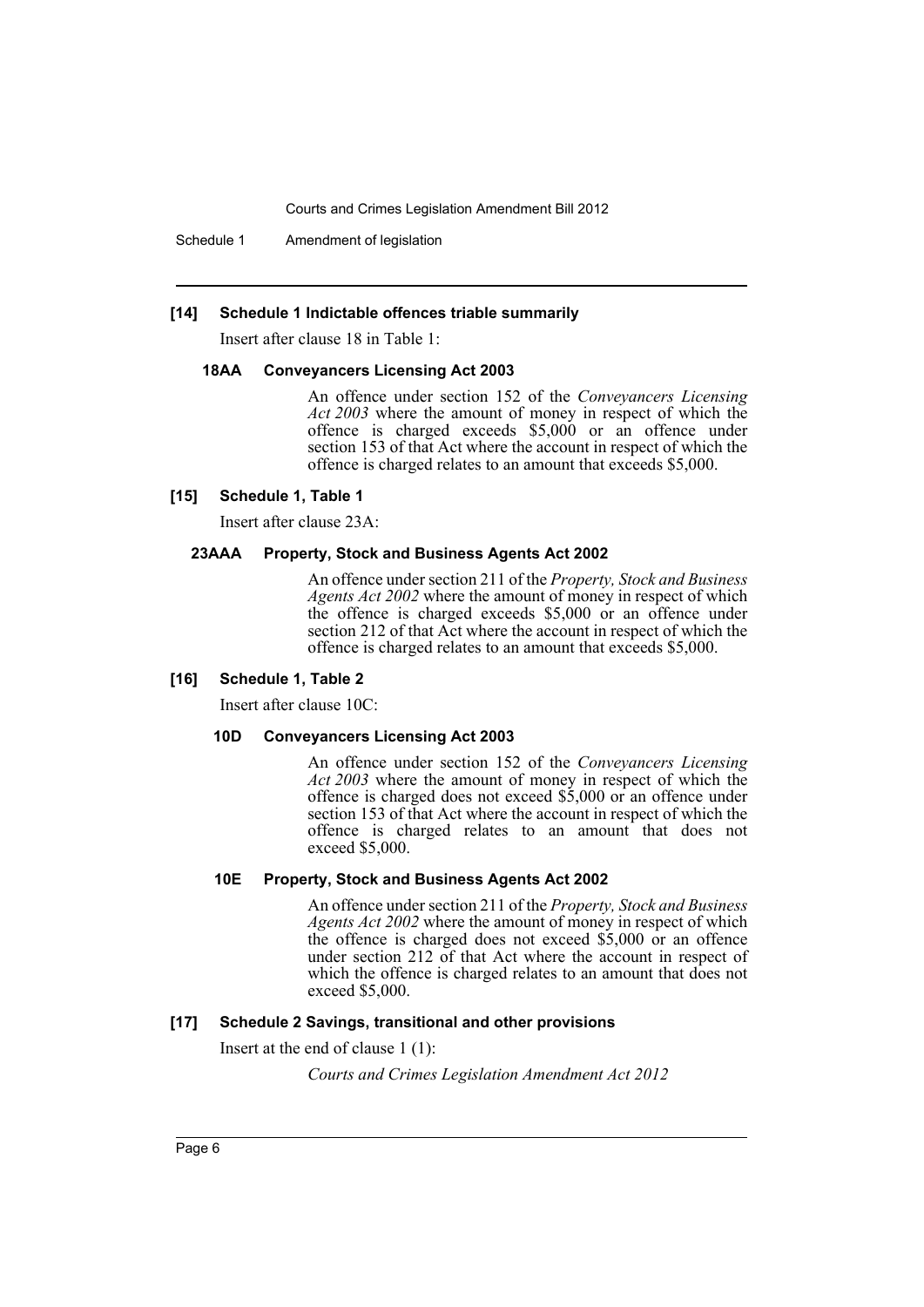Amendment of legislation New York 1999 and the Schedule 1 Amendment of legislation Schedule 1

## **[18] Schedule 2**

Insert at the end of the Schedule with appropriate Part and clause numbers:

# **Part Provisions consequent on enactment of Schedule 1.1 to Courts and Crimes Legislation Amendment Act 2012**

#### **Changes in respect of Schedule 1 offences**

- (1) An amendment made to section 267 or 268 by the *Courts and Crimes Legislation Amendment Act 2012* applies only in respect of an offence that is committed, or alleged to have been committed, on or after the commencement of the amendment.
- (2) An amendment made to Schedule 1 by the *Courts and Crimes Legislation Amendment Act 2012* extends to an offence that was committed, or alleged to have been committed, before the commencement of the amendment unless the accused person has been committed for trial or sentence before that commencement.

#### **Use of random sample evidence**

- (1) The amendments made to Part 4A of Chapter 6 by the *Courts and Crimes Legislation Amendment Act 2012* extend to proceedings instituted or partly heard before the commencement of the amendments, which were not finally disposed of before that commencement.
- (2) Accordingly, that Part as so amended extends to offences under Division 15A of Part 3 of the *Crimes Act 1900* alleged to have been committed before the commencement of the amendments to Part 4A of Chapter 6.

# **1.2 Criminal Procedure Regulation 2010**

## **Clause 27A**

Insert after clause 27:

## **27A Authorised classifiers**

For the purposes of the definition of *authorised classifier* in section 289A of the Act, members of the NSW Police Force who have undertaken training in the classification of child abuse material that is conducted or arranged by the NSW Police Force are prescribed as authorised classifiers.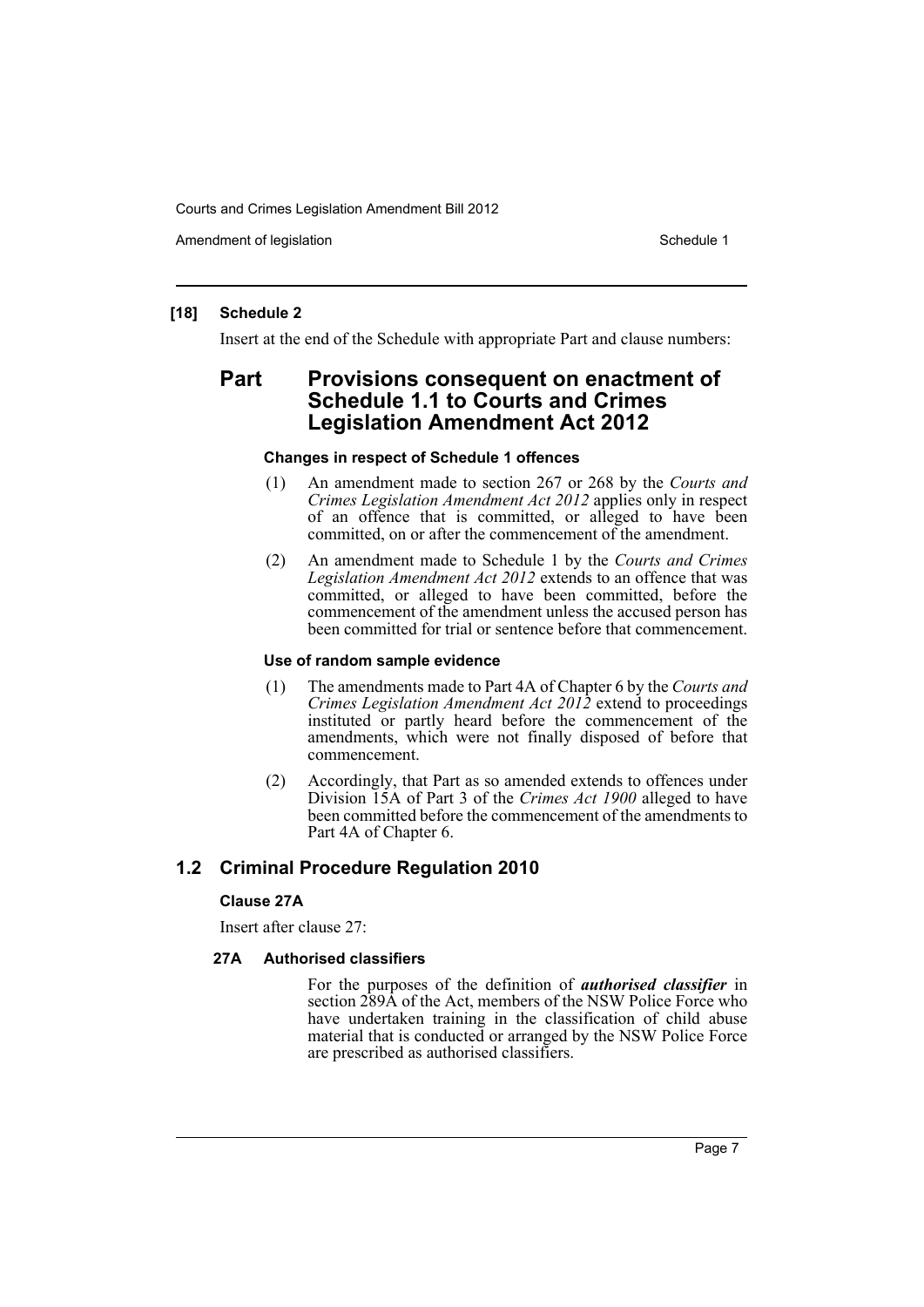Schedule 1 Amendment of legislation

# **1.3 Director of Public Prosecutions Act 1986 No 207**

#### **[1] Section 36 Savings and transitional provisions**

Insert after section 36 (8):

- (9) The amendments made to this Act by the *Courts and Crimes Legislation Amendment Act 2012*:
	- (a) extend to the person holding the office of Director immediately before the day on which the Bill for the *Courts and Crimes Legislation Amendment Act 2012* was first introduced into Parliament, and
	- (b) do not apply to or in respect of any person who ceased to hold office as Director before that day.

# **[2] Section 37 Regulations**

Insert at the end of section 37 (3):

*Courts and Crimes Legislation Amendment Act 2012*

#### **[3] Schedule 1 Provisions relating to Senior Officers**

Omit clause 10 (1) (a) and (b). Insert instead:

- (a) section 3 of that Act applies to a person who vacated the office of Director under clause  $4(1)(c)$  after serving as Director for not less than 5 years, and
- (b) section 4 of that Act applies to a person who ceased to hold office as Director after having attained the age of 60 years and serving as Director for not less than  $10$  years as if a reference to having attained the age of 72 years and retired were a reference to having vacated office under clause  $4(1)(c)$ , and
- (c) section 5 of that Act applies to a person who held office as Director as if a reference in section 5 (2) to having attained the age of 72 years and then retired were a reference to having vacated office under clause 4 (1) (c) (regardless of whether the person's term of office would have expired before the person could have attained the age of 72 years), and
- (d) section 6 of that Act applies to a person who died while holding office as Director as if a reference in section 6 (5) to having attained the age of 72 years and then retired and died were a reference to having vacated office under clause 4 (1) (c) and died (regardless of whether the